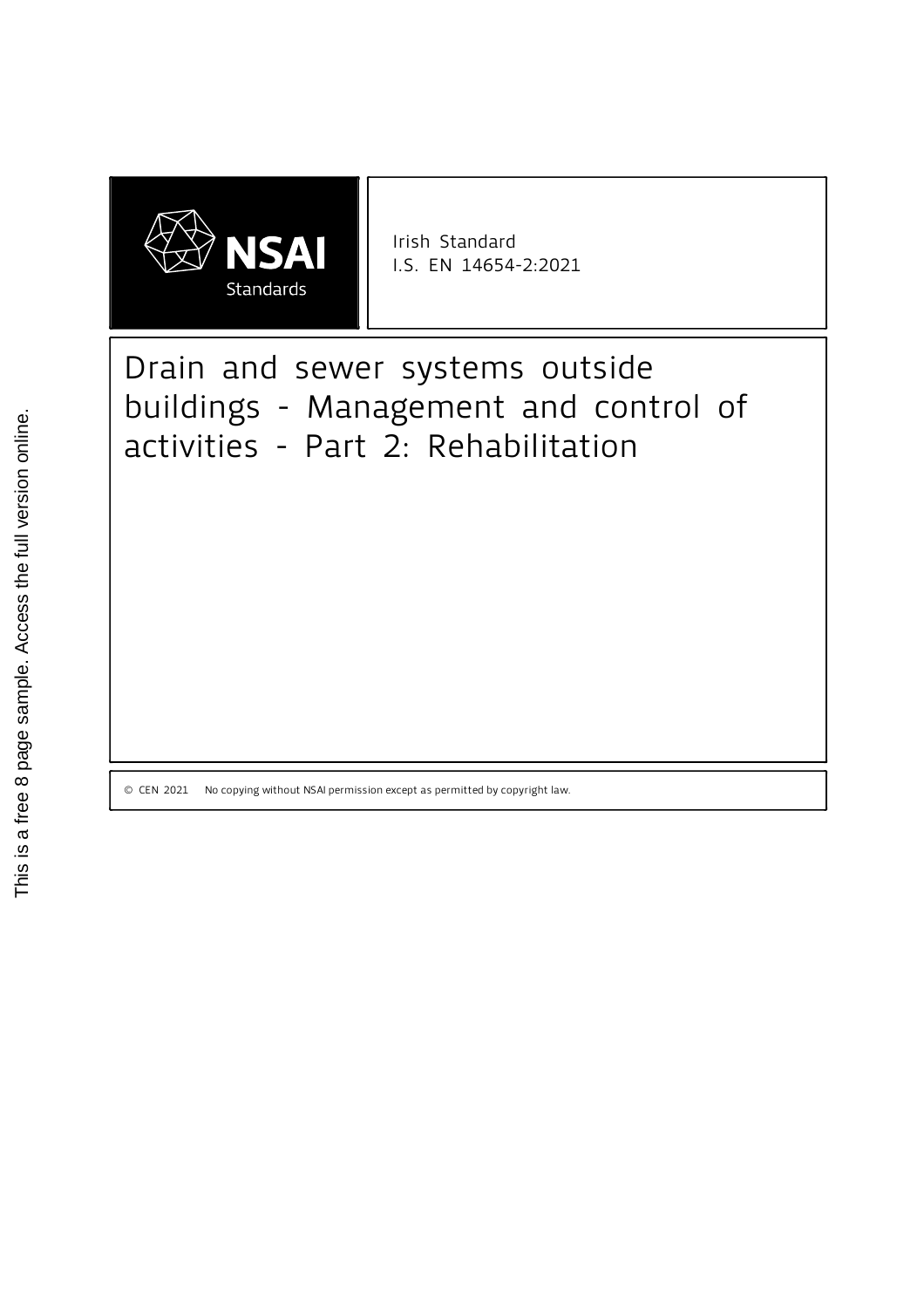#### I.S. EN 14654-2:2021

Incorporating amendments/corrigenda/National Annexes issued since publication:

The National Standards Authority of Ireland (NSAI) produces the following categories of formal documents:

I.S. xxx: Irish Standard — national specification based on the consensus of an expert panel and subject to public consultation.

S.R. xxx: Standard Recommendation - recommendation based on the consensus of an expert panel and subject to public consultation.

SWiFT xxx: A rapidly developed recommendatory document based on the consensus of the participants of an NSAI workshop.

This document replaces/revises/consolidates the NSAI adoption of the document(s) indicated on the CEN/CENELEC cover/Foreword and the following National document(s):

NOTE: The date of any NSAI previous adoption may not match the date of its original CEN/CENELEC document.

This document is based on: EN 14654-2:2021

Published: 2021-01-20

| This document was published                                  |                     | ICS number:                                 |                                           |
|--------------------------------------------------------------|---------------------|---------------------------------------------|-------------------------------------------|
| under the authority of the NSAI<br>and comes into effect on: |                     |                                             | 93.030                                    |
| 2021-02-07                                                   |                     |                                             |                                           |
|                                                              |                     |                                             | NOTE: If blank see CEN/CENELEC cover page |
|                                                              |                     |                                             |                                           |
| NSAI                                                         | T+353 1 807 3800    |                                             | Sales:                                    |
| 1 Swift Square,                                              | F+353 1 807 3838    |                                             | T +353 1 857 6730                         |
| Northwood, Santry                                            | E standards@nsai.ie |                                             | F+353 1857 6729                           |
| Dublin 9                                                     | W NSALie            |                                             | W standards.ie                            |
|                                                              |                     |                                             |                                           |
|                                                              |                     | Údarás um Chaighdeáin Náisiúnta na hÉireann |                                           |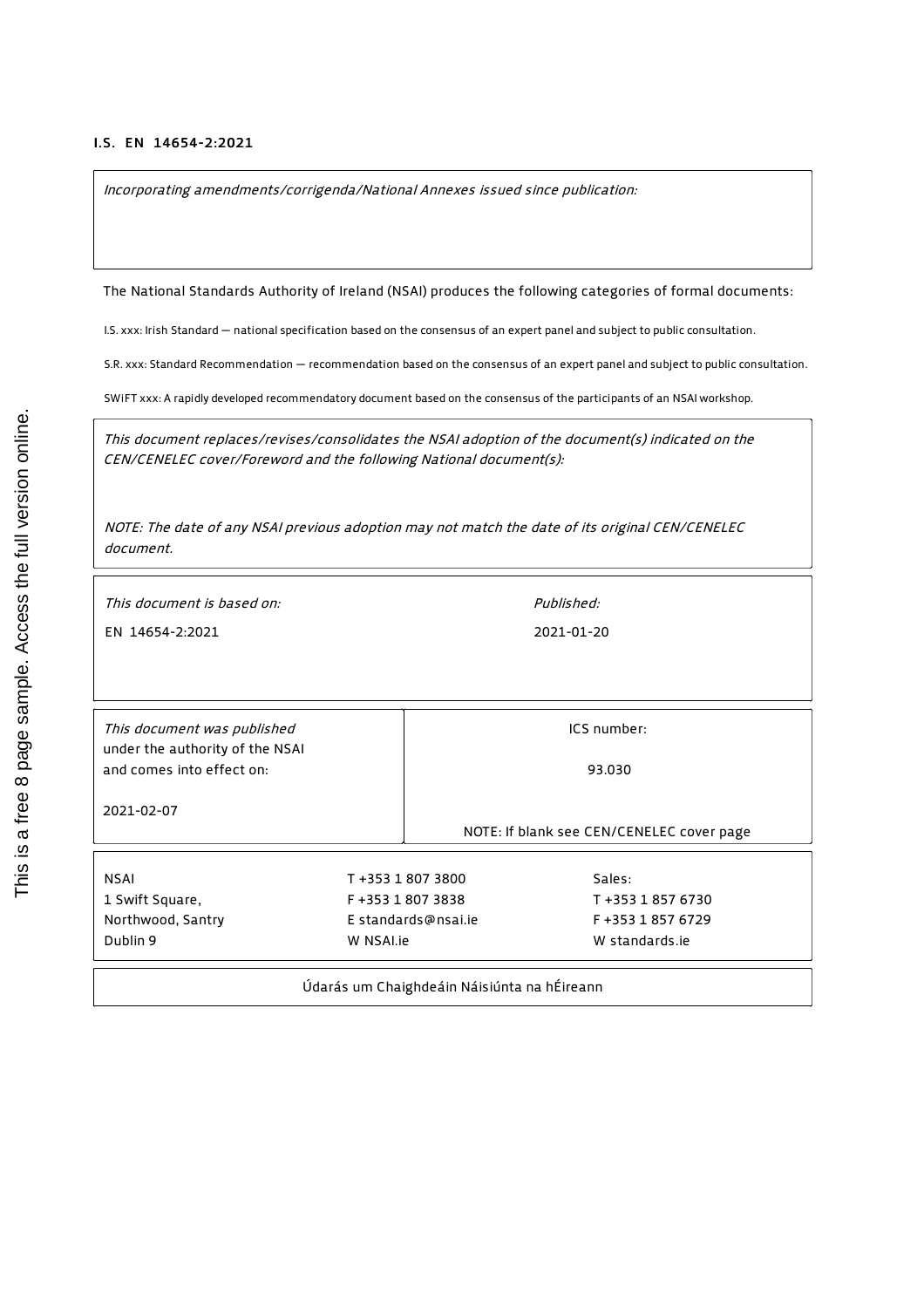#### National Foreword

I.S. EN 14654-2:2021 is the adopted Irish version of the European Document EN 14654-2:2021, Drain and sewer systems outside buildings - Management and control of activities - Part 2: Rehabilitation

This document does not purport to include all the necessary provisions of a contract. Users are responsible for its correct application.

For relationships with other publications refer to the NSAI web store.

Compliance with this document does not of itself confer immunity from legal obligations.

In line with international standards practice the decimal point is shown as a comma (,) throughout this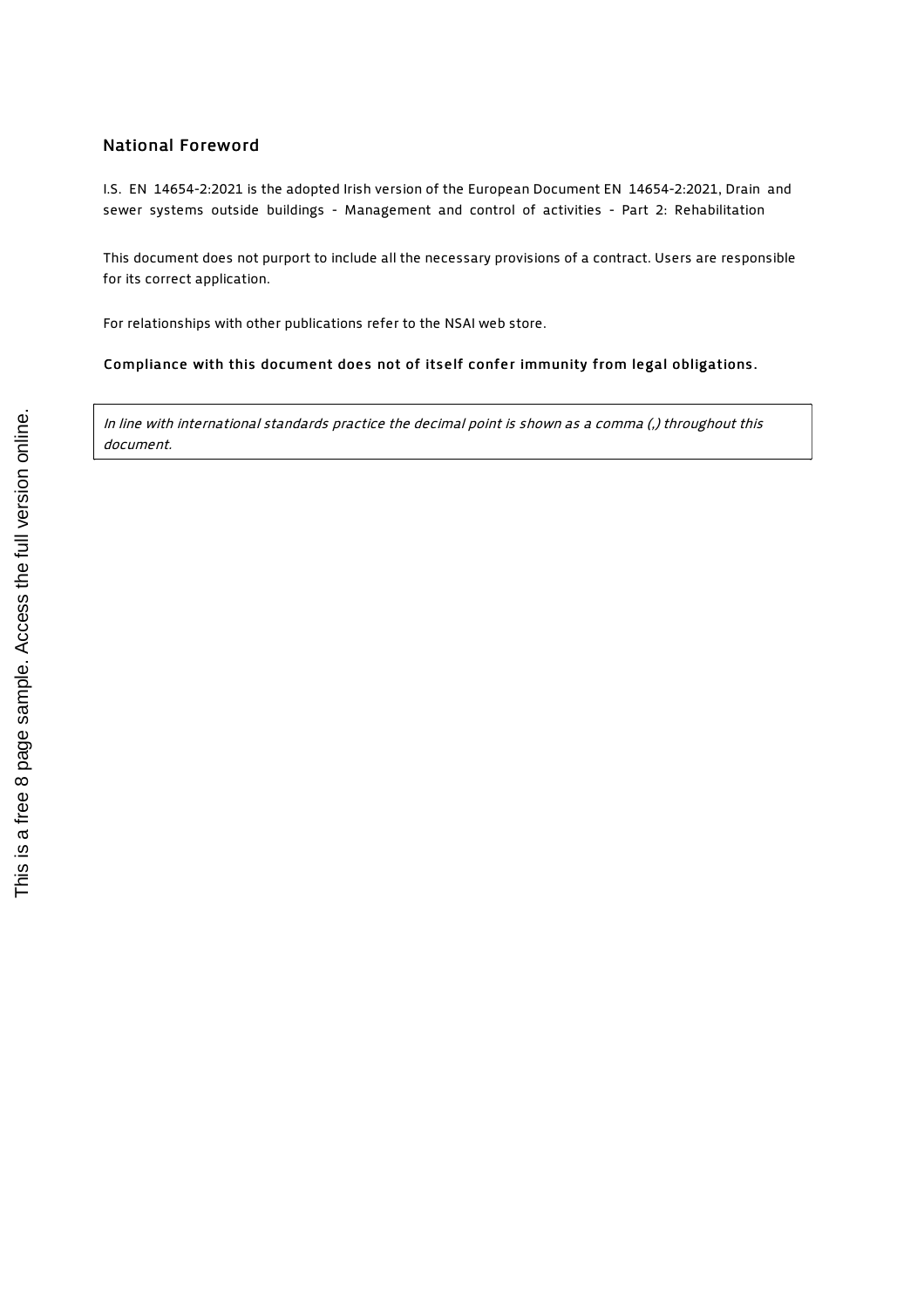This page is intentionally left blank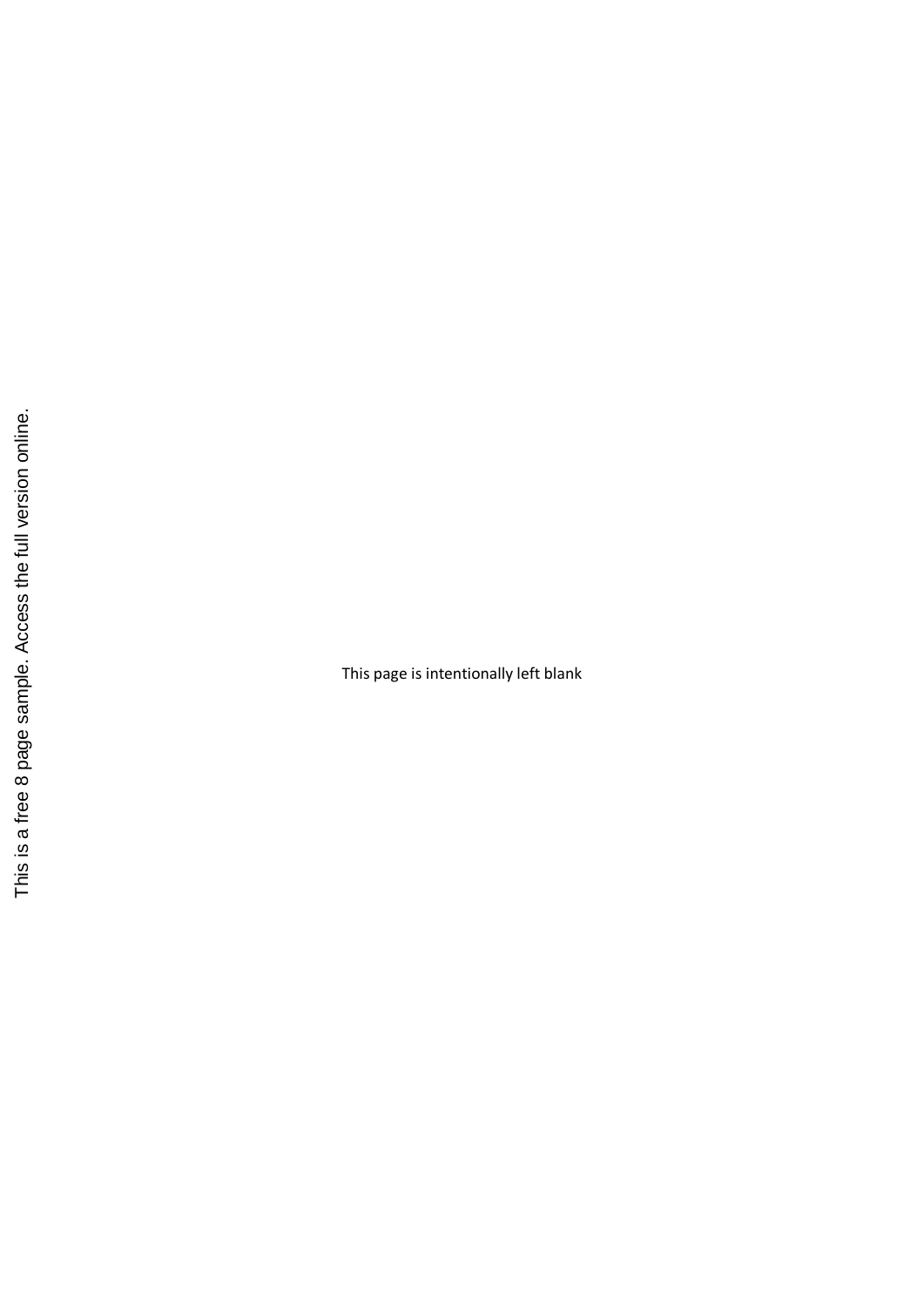# EUROPEAN STANDARD NORME EUROPÉENNE EUROPÄISCHE NORM

# **EN 14654-2**

January 2021

ICS 93.030 Supersedes EN 14654-2:2013

English Version

# Drain and sewer systems outside buildings - Management and control of activities - Part 2: Rehabilitation

Réseaux d'évacuation et d'assainissement à l'extérieur des bâtiments - Gestion et contrôle des activités opérationnelles - Partie 2: Réhabilitation

 Entwässerungssysteme außerhalb von Gebäuden - Management und Überwachung von Maßnahmen - Teil 2: Sanierung

This European Standard was approved by CEN on 6 December 2020.

CEN members are bound to comply with the CEN/CENELEC Internal Regulations which stipulate the conditions for giving this European Standard the status of a national standard without any alteration. Up-to-date lists and bibliographical references concerning such national standards may be obtained on application to the CEN-CENELEC Management Centre or to any CEN member.

This European Standard exists in three official versions (English, French, German). A version in any other language made by translation under the responsibility of a CEN member into its own language and notified to the CEN-CENELEC Management Centre has the same status as the official versions.

CEN members are the national standards bodies of Austria, Belgium, Bulgaria, Croatia, Cyprus, Czech Republic, Denmark, Estonia, Finland, France, Germany, Greece, Hungary, Iceland, Ireland, Italy, Latvia, Lithuania, Luxembourg, Malta, Netherlands, Norway, Poland, Portugal, Republic of North Macedonia, Romania, Serbia, Slovakia, Slovenia, Spain, Sweden, Switzerland, Turkey and United Kingdom.



EUROPEAN COMMITTEE FOR STANDARDIZATION COMITÉ EUROPÉEN DE NORMALISATION EUROPÄISCHES KOMITEE FÜR NORMUNG

**CEN-CENELEC Management Centre: Rue de la Science 23, B-1040 Brussels** 

Ref. No. EN 14654-2:2021 E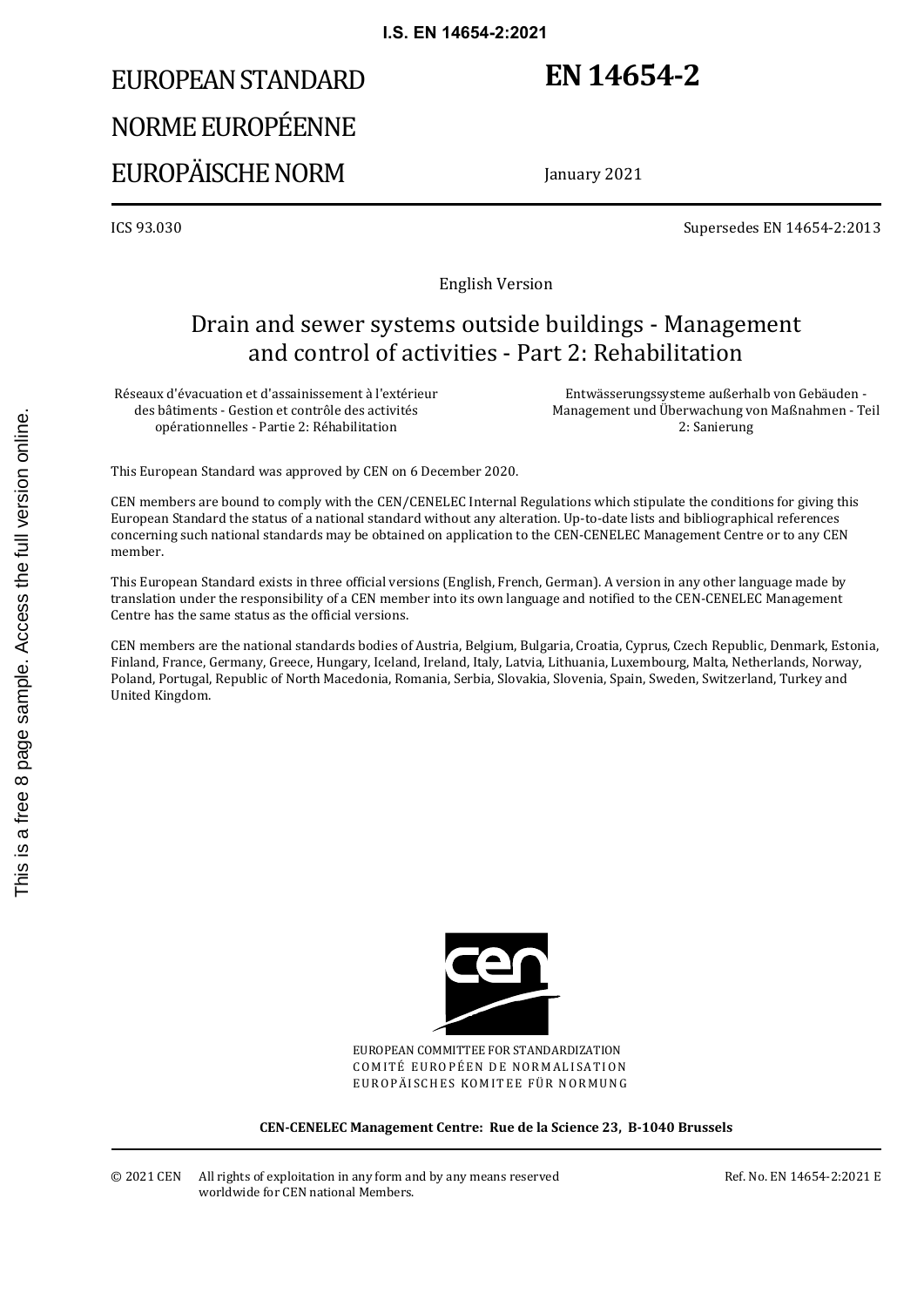# I.S. EN 14654-2:2021

# **Contents**

| 1   |  |
|-----|--|
| 2   |  |
| 3   |  |
| 4   |  |
| 5   |  |
| 6   |  |
| 6.1 |  |
| 6.2 |  |
| 6.3 |  |
| 6.4 |  |
| 6.5 |  |
| 7   |  |
| 7.1 |  |
| 7.2 |  |
| 7.3 |  |
| 7.4 |  |
| 7.5 |  |
| 7.6 |  |
| 8   |  |
| 8.1 |  |
| 8.2 |  |
| 9   |  |
| 9.1 |  |
| 9.2 |  |
| 9.3 |  |
| 10  |  |
|     |  |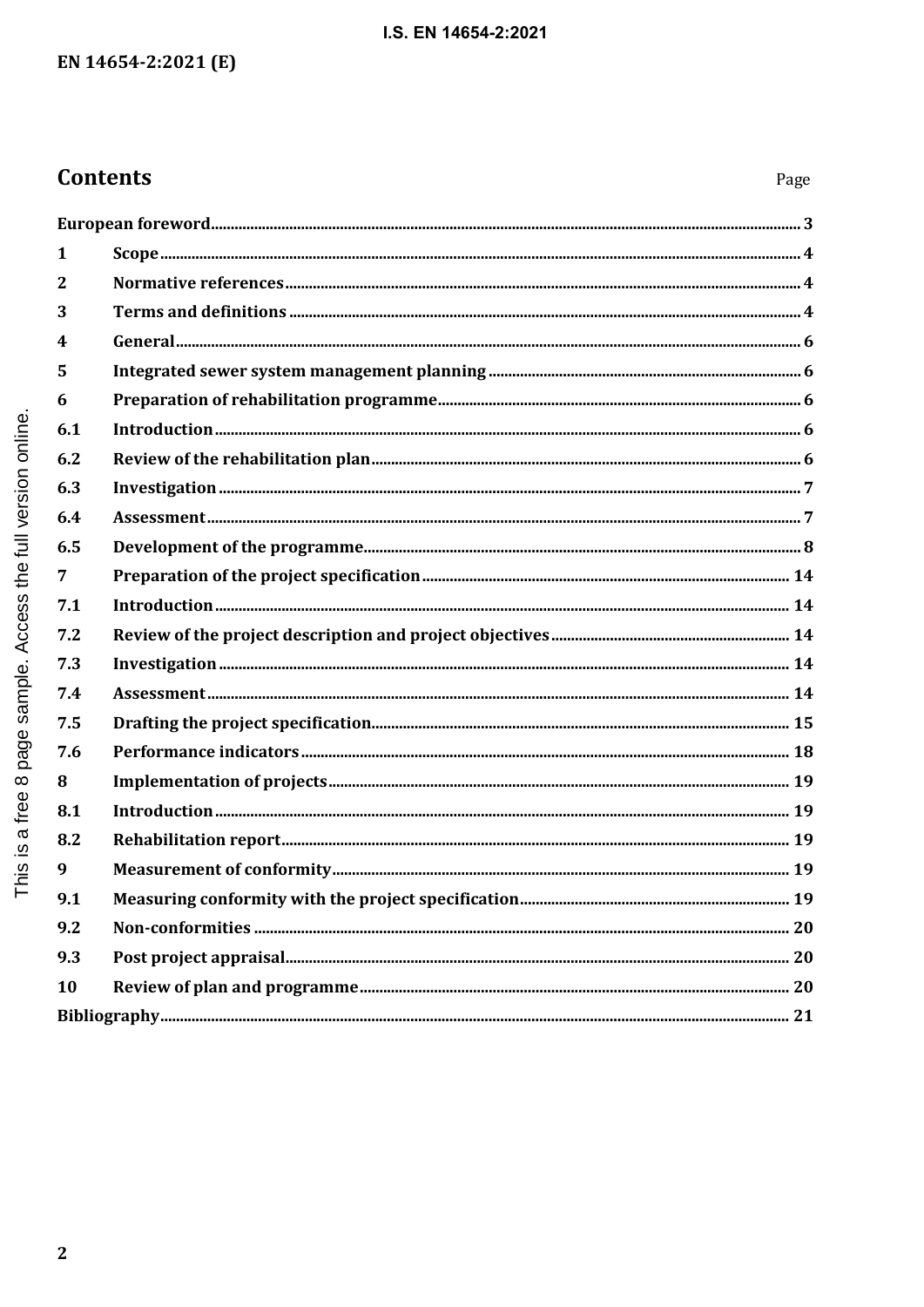# <span id="page-6-0"></span>**European foreword**

This document (EN 14654-2:2021) has been prepared by Technical Committee CEN/TC 165 "Wastewater Engineering", the secretariat of which is held by DIN.

This European Standard shall be given the status of a national standard, either by publication of an identical text or by endorsement, at the latest by July 2021, and conflicting national standards shall be withdrawn at the latest by July 2021.

Attention is drawn to the possibility that some of the elements of this document may be the subject of patent rights. CEN shall not be held responsible for identifying any or all such patent rights.

This document supersedes EN 14654-2:2013.

The changes to the text in this document are largely editorial and relate to the separation of the duplicated text. Annex A has also been deleted as this is now incorporated into EN 752:2017. The technical changes made is the addition of 7.5.5 on detailed design of the optimal solution.

EN 14654 consists of the following parts, under the general title *Drain and sewer systems outside buildings — Management and control of activities*:

- *Part 1: General*
- *Part 2: Rehabilitation*; (the present document)
- *Part 3: Drain and sewer cleaning*
- *Part 4: Control of inputs from users*

Other parts, dealing with other activities, may be added later.

In drafting this part of EN 14654, account has been taken of other available standards, in particular EN 752, *Drain and sewer systems outside buildings* and EN 13508 *Investigation and assessment of drain and sewer systems outside buildings*.

According to the CEN-CENELEC Internal Regulations, the national standards organisations of the following countries are bound to implement this European Standard: Austria, Belgium, Bulgaria, Croatia, Cyprus, Czech Republic, Denmark, Estonia, Finland, France, Germany, Greece, Hungary, Iceland, Ireland, Italy, Latvia, Lithuania, Luxembourg, Malta, Netherlands, Norway, Poland, Portugal, Republic of North Macedonia, Romania, Serbia, Slovakia, Slovenia, Spain, Sweden, Switzerland, Turkey and the United Kingdom.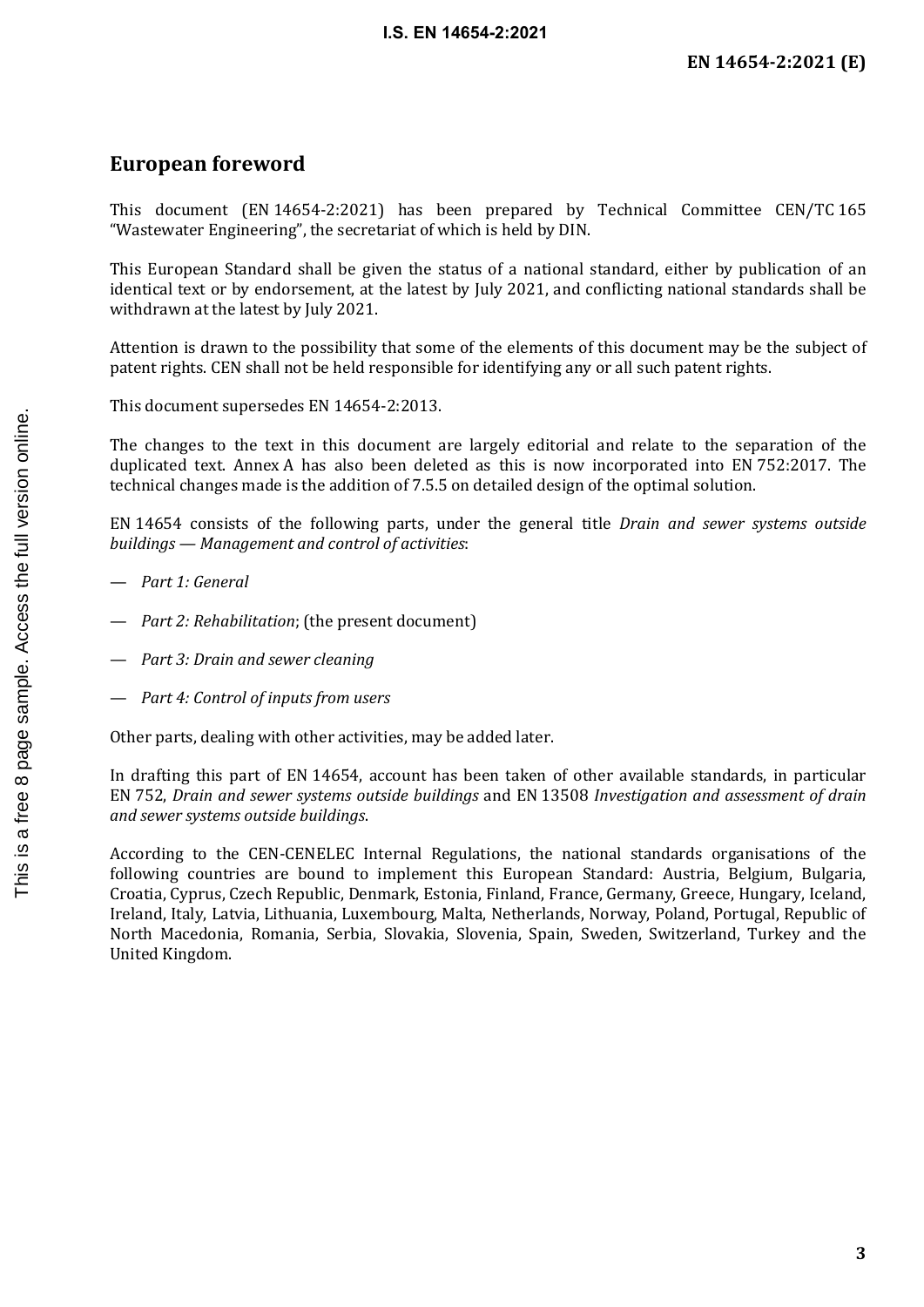# <span id="page-7-0"></span>**1 Scope**

This document establishes requirements for the management and control of activities in drain and sewer systems outside buildings and specifies requirements for development and implementation of work programmes, and the selection of techniques.

This document covers the management and control of rehabilitation activities.

It is applicable to drain and sewer systems from the point where wastewater leaves a building, roof drainage system, or paved area, to the point where it is discharged into a wastewater treatment plant or receiving water body.

Drains and sewers below buildings are included provided that they do not form part of the drainage system of the building.

### <span id="page-7-1"></span>**2 Normative references**

The following documents are referred to in the text in such a way that some or all of their content constitutes requirements of this document. For dated references, only the edition cited applies. For undated references, the latest edition of the referenced document (including any amendments) applies.

EN 752:2017, *Drain and sewer systems outside buildings — Sewer system management*

EN 13508-1:2012, *Investigation and assessment of drain and sewer systems outside buildings — Part: 1: General Requirements*

EN 14654-1:2021, *Drain and sewer systems outside buildings - Management and control of activities — Part 1: General*

EN 16323:2014, *Glossary of wastewater engineering terms*

# <span id="page-7-2"></span>**3 Terms and definitions**

For the purposes of this document, the terms and definitions given in EN 16323:2014, EN 14654-1: 2021 and the following apply.

ISO and IEC maintain terminological databases for use in standardization at the following addresses:

- ISO Online browsing platform: available at<https://www.iso.org/obp>
- IEC Electropedia available a[t http://www.electropedia.org/](http://www.electropedia.org/)

NOTE: Certain key definitions from EN 16323:2014 have been repeated below for clarity. The following additional terms used in this document are defined in EN 16323:2014.

drain

sewer

- receiving water body
- surface receiving water body
- sewer system
- wastewater treatment plant

## **3.1**

## **extraneous water**

unwanted flow in a drain or sewer system

[SOURCE: EN 16323:2014, definition 2.1.4.7]